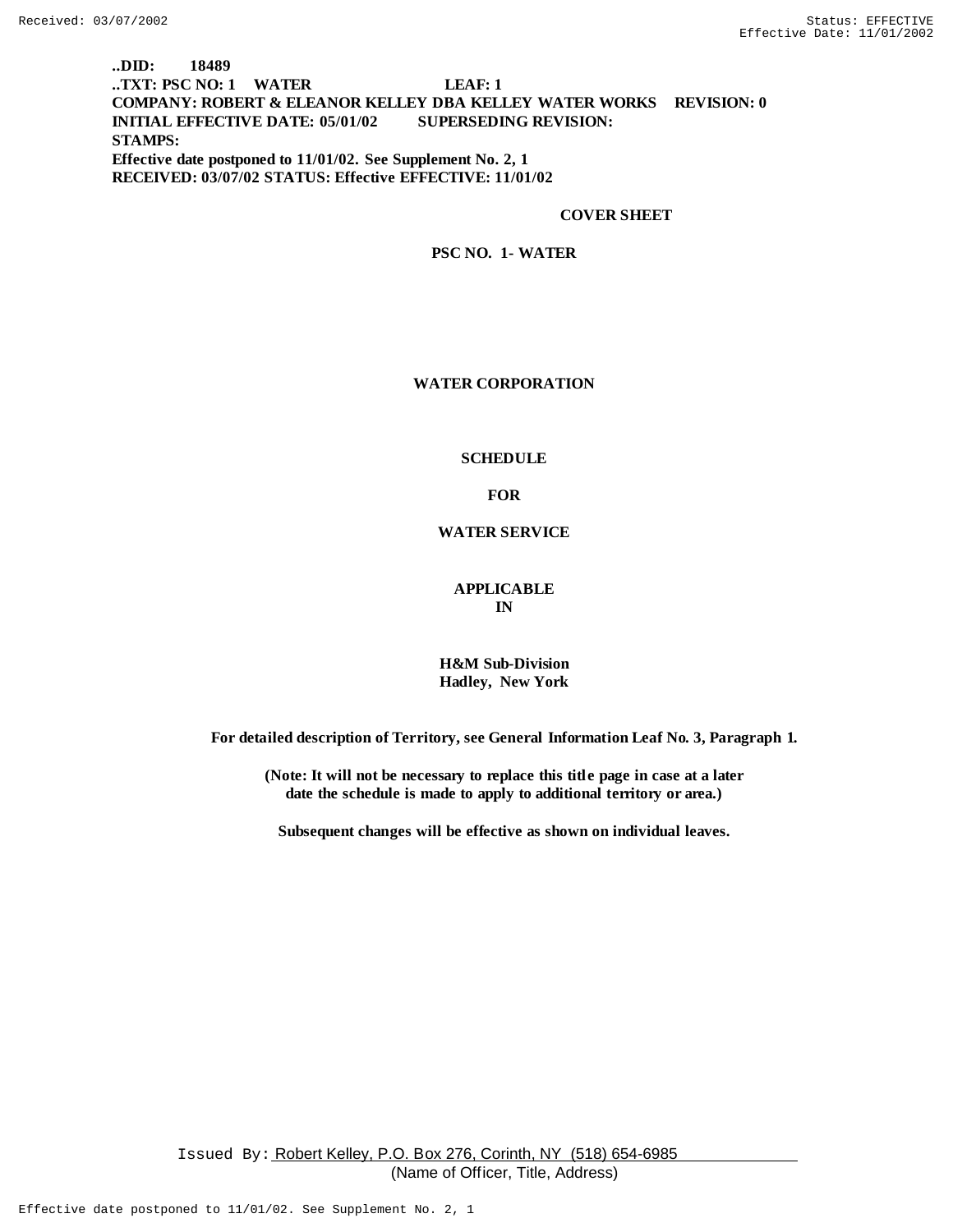## **..DID: 18497 ..TXT: PSC NO: 1 WATER LEAF: 2 COMPANY: ROBERT & ELEANOR KELLEY DBA KELLEY WATER WORKS REVISION: 0 INITIAL EFFECTIVE DATE: 05/01/02 SUPERSEDING REVISION: STAMPS: Effective date postponed to 11/01/02. See Supplement No. 2, 1 RECEIVED: 03/07/02 STATUS: Effective EFFECTIVE: 11/01/02 TABLE OF CONTENTS**

# **GENERAL INFORMATION LEAF NO. 1. Territory 3 2. Application for Water Service 3 3. Deposits - Security 3 4. Deposits - Interest 4 5. Deposits - Return 6. Deposits - Other 4 7. General Rules 5 - 6 8.** Metered Service 6 - 7 **9. Unmetered Service 7 10. Extension of Mains 7 11. Discontinuance of Service - Non-payment 7 - 8 12. Discontinuance of Service - Other 8 - 9 13. Discontinuance of Residential Service - Special Procedures 9 14. Deferred Payment Agreements 9 15. Complaint Handling Procedures 10 16. Restoration of Service 10 - 11** - 11 **17. Interest on Customer Overpayments 11 18. Regulation 11 RATES Service Classification No. 1 12 12**

Issued By: Robert Kelley, P.O. Box 276, Corinth, NY (Name of Officer, Title, Address)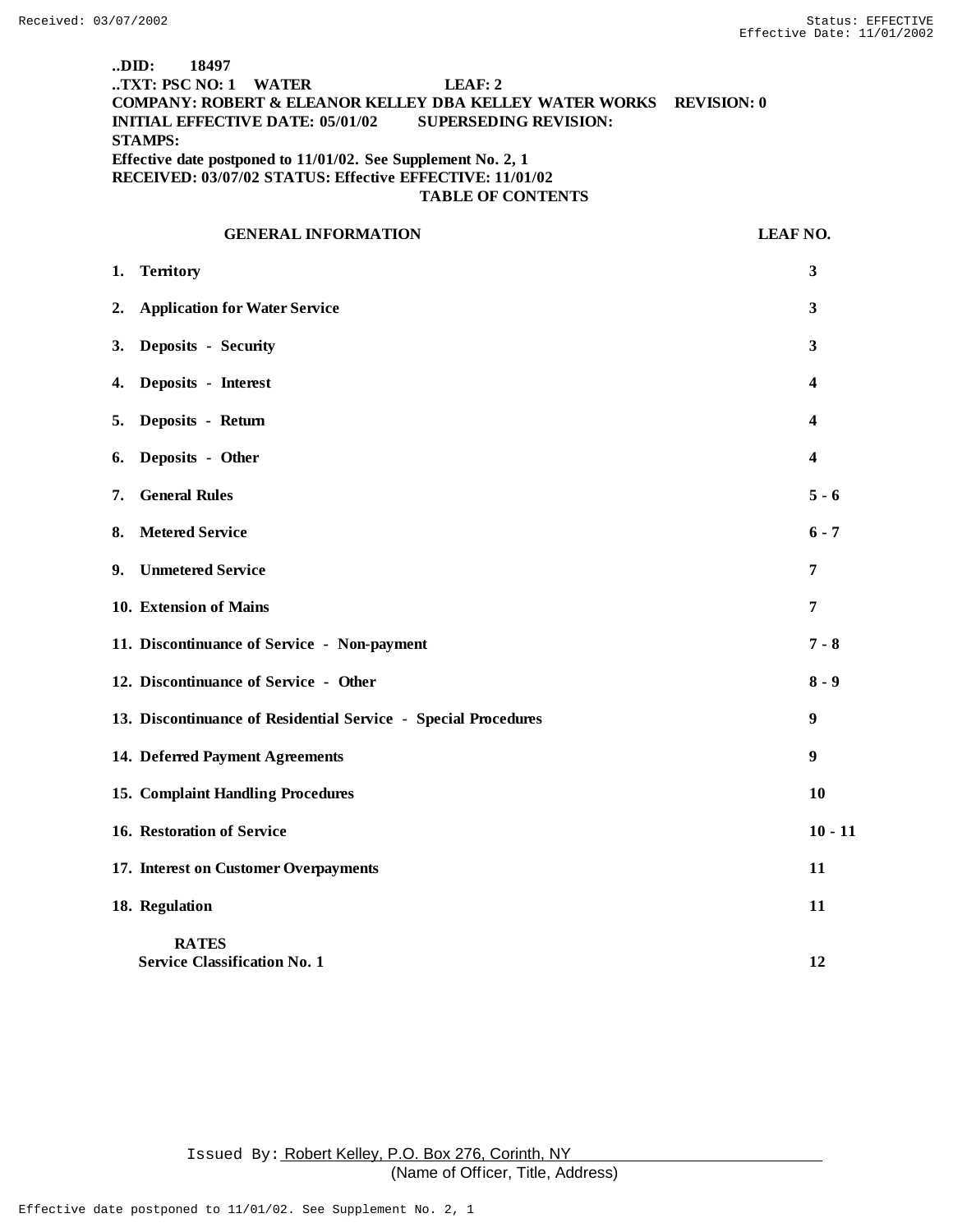# **..DID: 18498 ..TXT: PSC NO: 1 WATER LEAF: 3 COMPANY: ROBERT & ELEANOR KELLEY DBA KELLEY WATER WORKS REVISION: 0 INITIAL EFFECTIVE DATE: 05/01/02 SUPERSEDING REVISION: STAMPS: Effective date postponed to 11/01/02. See Supplement No. 2, 1 RECEIVED: 03/07/02 STATUS: Effective EFFECTIVE: 11/01/02**

#### **GENERAL INFORMATION**

**1. Territory (County, Town, Development, Streets, etc.)**

 **H&M Sub-Division Hadley, New York**

- **2. Application for Water Service**
	- **A. Written application for service may be required.**
	- **B. A separate application may be required for each premises.**
	- **C. Premises may be subject to inspection by the company.**
	- **D. Applications need not be accepted from customers with charges due on any water accounts with the company. The company must accept an application if the customer enters into a deferred payment agreement.**
	- **E. Service pipe installations are subject to company approval.**
- **3. Deposits Security**
	- **A. As a condition of receiving service, the company may require a deposit from customers that a re delinquent (having a bill remaining unpaid 23 days from the date mailed), seasonal, short term or temporary or who have had service terminated for non-payment during the preceding 6 months. In addition, a deposit may also be required from a non-residential customer whose credit has not been established with the company. A delinquent customer shall be provided with a written notice 20 days before the deposit is assessed which states that failure to make timely payments will permit the company to require a deposit from such customer.**
	- **B. Deposits from applicants and customers may not exceed two times the estimated average monthly bill for a calendar year, except in the case of customers whose usage varies widely where deposits may not exceed twice the average monthly bill for the peak season.**
	- **C. The company shall perform an annual review of the billing history of every customer who has a deposit with the company to assure that a deposit is still required under (3A) above and that the amount of the deposit conforms with (3B) above. The company reserves the right to review the deposit at any time. If a review shows that the deposit held falls short of the amount the company may require by 25 percent or more, the company may require the payment of an additional amount. If a review shows that the deposit held exceeds the amount required by 25 percent or more, the company shall refund the excess to the customer. The customer may request a downward revision of the deposit.**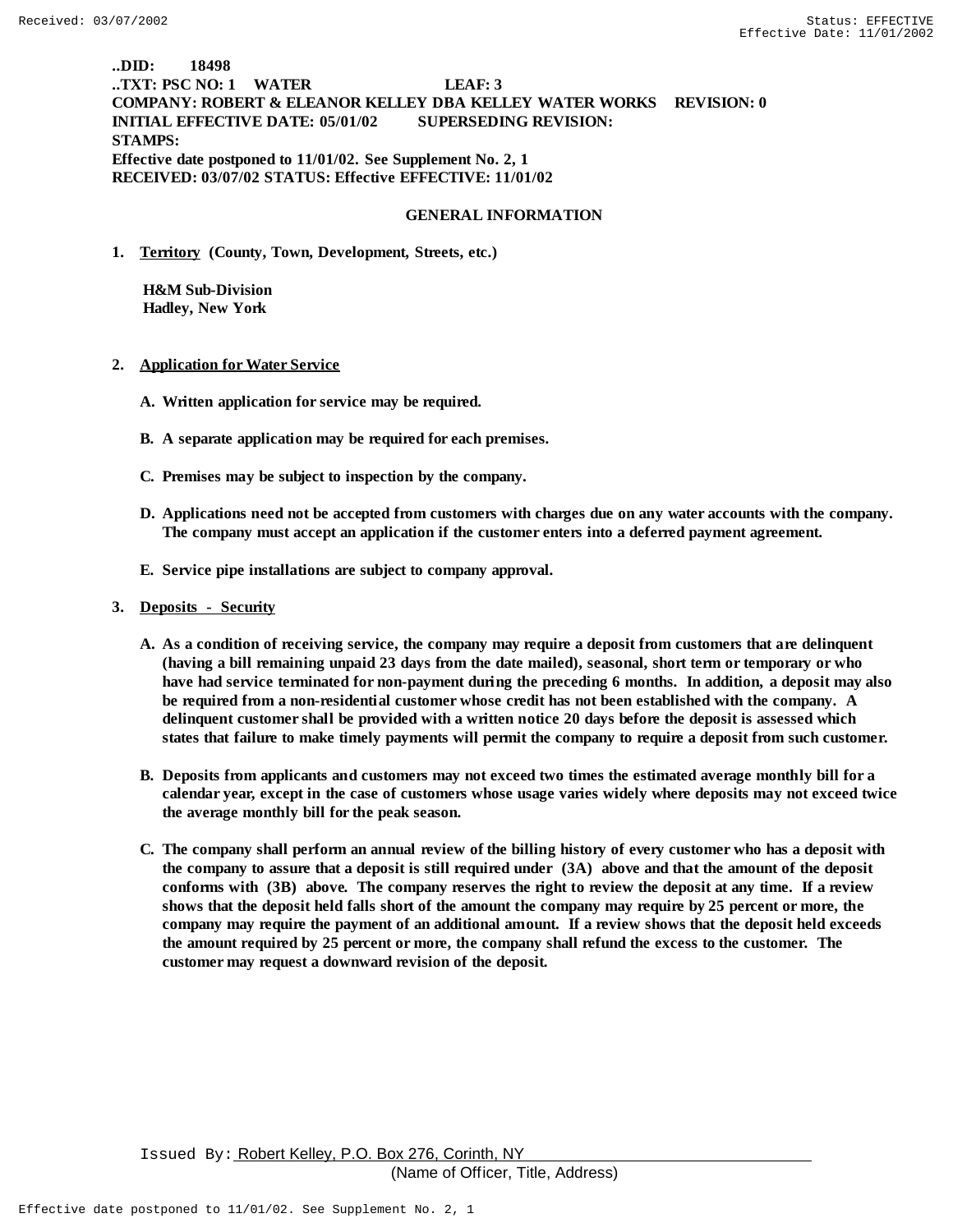## **..DID: 18499 ..TXT: PSC NO: 1 WATER LEAF: 4 COMPANY: ROBERT & ELEANOR KELLEY DBA KELLEY WATER WORKS REVISION: 0 INITIAL EFFECTIVE DATE: 05/01/02 SUPERSEDING REVISION: STAMPS: Effective date postponed to 11/01/02. See Supplement No. 2, 1 RECEIVED: 03/07/02 STATUS: Effective EFFECTIVE: 11/01/02**

#### **GENERAL INFORMATION**

#### **4. Deposits - Interest**

**Every deposit shall earn simple interest at the rate per annum prescribed by the Public Service Commission. The interest must be paid to customers when the deposit is returned. If the deposit has been held for 12 consecutive months or more, the interest must be credited to the customer no later than the first bill rendered after the next succeeding first day of October and at the end of each succeeding 12 month period.**

#### **5. Deposits - Return**

- **A. The company shall return to a customer a deposit or portion of a deposit and all interest thereon no more than 30 days after:**
	- **(1) the day the account is closed and all bills are paid; or**
	- **(2) the date of the first bill for service rendered after a 12 month period during which time the customer was not delinquent, provided there is no other basis for the company to request a deposit; or**
	- **(3) a review of the deposit shows that a reduction of the deposit is warranted.**
- **B. A deposit or portion of a deposit plus interest thereon that is subject to return may be credited to the customer's account in the amount of any outstanding charges. If any balance remains, a r efund check shall be issued.**
- **6. Deposits Other**
	- **A. In the event that the applicant desires service for a trailer or other non-permanent structure, he shall deposit with the company all costs of the connection of such service. Said deposit shall bear simple interest as required above and shall be refunded at the end of 10 years, or sooner in the event that a permanent structure for such service connection is completed.**
	- **B. The company may also require deposits from customers to guarantee future payments as set forth in lawn sprinkler, main extension, or other forms of contracts which are in a form approved by the Public Service Commission.** The interest rates for these deposits will be the same as the interest rates for security deposits **and such interest will be credited to the customer as prescribed by Commission rules.**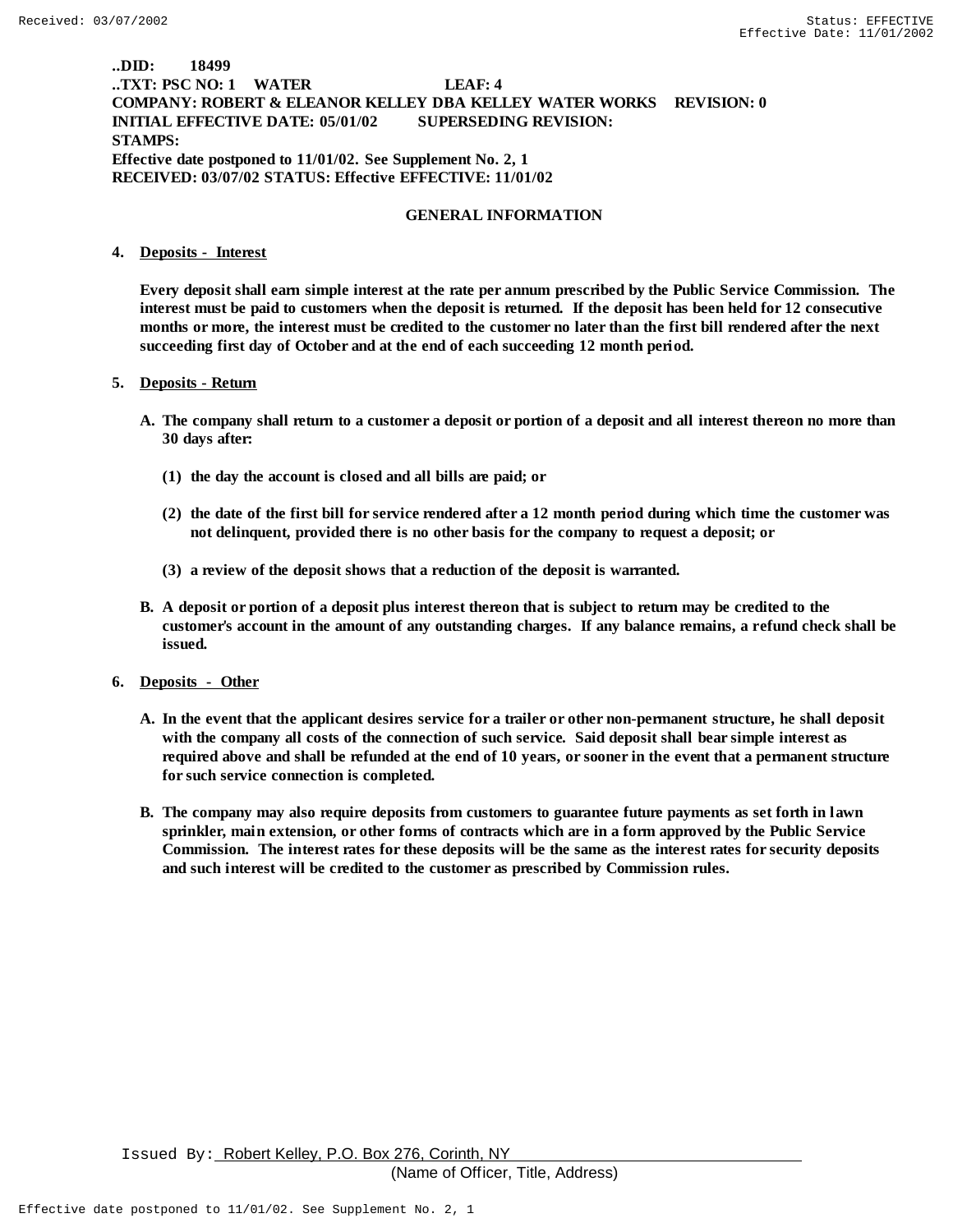## **..DID: 18500 ..TXT: PSC NO: 1 WATER LEAF: 5 COMPANY: ROBERT & ELEANOR KELLEY DBA KELLEY WATER WORKS REVISION: 0 INITIAL EFFECTIVE DATE: 05/01/02 SUPERSEDING REVISION: STAMPS: Effective date postponed to 11/01/02. See Supplement No. 2, 1 RECEIVED: 03/07/02 STATUS: Effective EFFECTIVE: 11/01/02**

#### **GENERAL INFORMATION**

### **7. General Rules**

- **A. Customers must provide 10 days' written notice prior to the date on which termination of service is requested or prior to a change of occupancy, until which date the customer will be responsible for payment of service.**
- **B. Fire hydrants shall not be used without the written permission of the company or unless in conformance with filed fire protection tariff provisions.**
- **C. The company will not be liable for damage resulting from the presence of its facilities, supply, or use of water service, except damage resulting from gross negligence of the company.**
- **D. The company may shut off water in its mains to make repairs and extensions. Where possible, proper advance notice will be made to customers affected.**
- **E. The use of water for sprinkling, swimming pools, or other less essential uses may be restricted or prohibited where such use may unreasonably reduce the adequacy of service for other domestic purposes.**
- **F. There must be a separate service for each premises.**
- **G. Installation of service pipes and mains will not normally be made when the ground is frozen.**
- **H. The customer is responsible for service pipes and plumbing within the property line. Any plumbing work done on the customer's service pipe is subject to approval by the company. No underground work shall be covered up until it has been inspected and approved by the company.**
- **I. All leaks on customer premises or the customer portion of the service pipe must be repaired as soon as possible.**
- **J. All mains, services (up to the property line) and other water system facilities will be maintained and replaced by the company.**
- **K. The company will supply water in the distribution system at pressures between 20 and 100 pounds per square inch (psi) and will strive, where practicable, to maintain a normal working pressure of 60 psi with a minimum of 35 psi. If the company makes changes to its system which cause the pressure to increase to over 100 psi to existing customers, the company will be responsible for the first installation of the necessary equipment in the customer's premises. From that point on the equipment will be considered part of the customer's internal plumbing and the customer will be responsible for its maintenance or replacement. If a water pressure reducing valve, in the customer's or applicant's opinion, is necessary or desired to safeguard the plumbing, it is the customer's or applicant's responsibility to purchase, install and maintain this equipment. Where a pressure reducing valve is used it is also advisable to install a suitable pressure relief valve. All installations will comply with the local building codes and standards and are considered a part of the customer's internal plumbing.**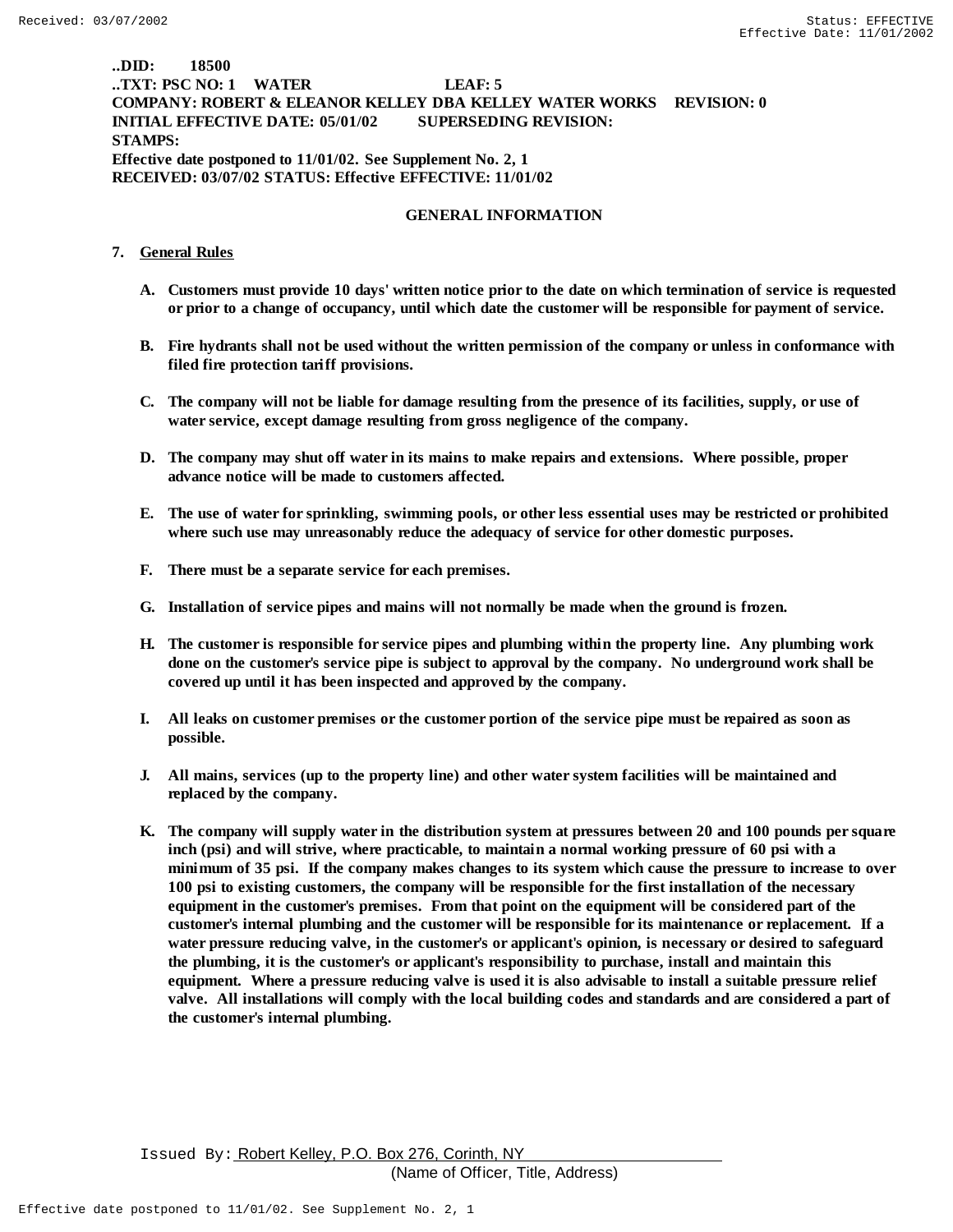..DID: 18501 ..TXT: PSC NO: 1 WATER LEAF: 6 COMPANY: ROBERT & ELEANOR KELLEY DBA KELLEY WATER WORKS REVISION: 0 INITIAL EFFECTIVE DATE: 05/01/02 SUPERSEDING REVISION: STAMPS: Effective date postponed to 11/01/02. See Supplement No. 2, 1 RECEIVED: 03/07/02 STATUS: Effective EFFECTIVE: 11/01/02

#### **GENERAL INFORMATION**

- L.Where an applicant is seeking service at an elevation or gradient which could not otherwise be adequately serviced by existing plant, the company will require that the applicant bear the additional cost of providing such extraordinary service, or in the alternative, require the applicant to purchase, install and maintain the necessary special equipment, such as a hydro-pneumatic system, needed to serve the premises. The installation of a hydro-pneumatic system as part of the customer's internal plumbing may be subject to approval of the Health Department and should comply with local building codes and standards.
- M.Cross connections to water sources other than the company's or with other facilities are strictly prohibited. Customers must, at their expense, install and maintain such backflow prevention devices as may be required by the company in accordance with good water works practice or applicable laws or regulations.
- N.Customers must permit company representatives to enter their premises on reasonable request for purposes relating to the operation and maintenance of the company's system, including inspection of the customer's and the company's facilities, installation, reading, testing, replacement and removal of meters, and terminating and restoring service.
- O.No person shall maliciously, willfully or negligently break, damage, destroy, uncover, deface, block access to or tamper with any pipe, valve, meter, structure, appurtenance or equipment which is a part of the water works system.
- 8. Metered Service (if applicable and provided for in Service Class No. \_ or Nos. \_)

A.A meter of a type approved by the Commission is required for each premises.

- B.The comp any will furnish, install, and maintain the meter. Unless the meter register is set at zero, the company shall attach a tag with the date and meter dial reading at the time of installation.
- C.The customer will provide a location for the meter acceptable to the company and will be responsible for the cost of repairing damage resulting from human interference, frost, backflow of hot water, or other such causes.
- D.Where the company agrees it is necessary to set a meter outside the building, it shall be installed at the expense of the customer in a pit acceptable to the company which is both water-tight and frostproof. The cover of the pit shall be fastened with a convenient locking device. Where the distance from the property line to the front wall of the building is greater than 75 feet, the company may require that the meter be set in a pit at or near the property line. If the pit is to be installed on property not owned or controlled by the customer, written consent of the owner of the property shall be obtained prior to the installation.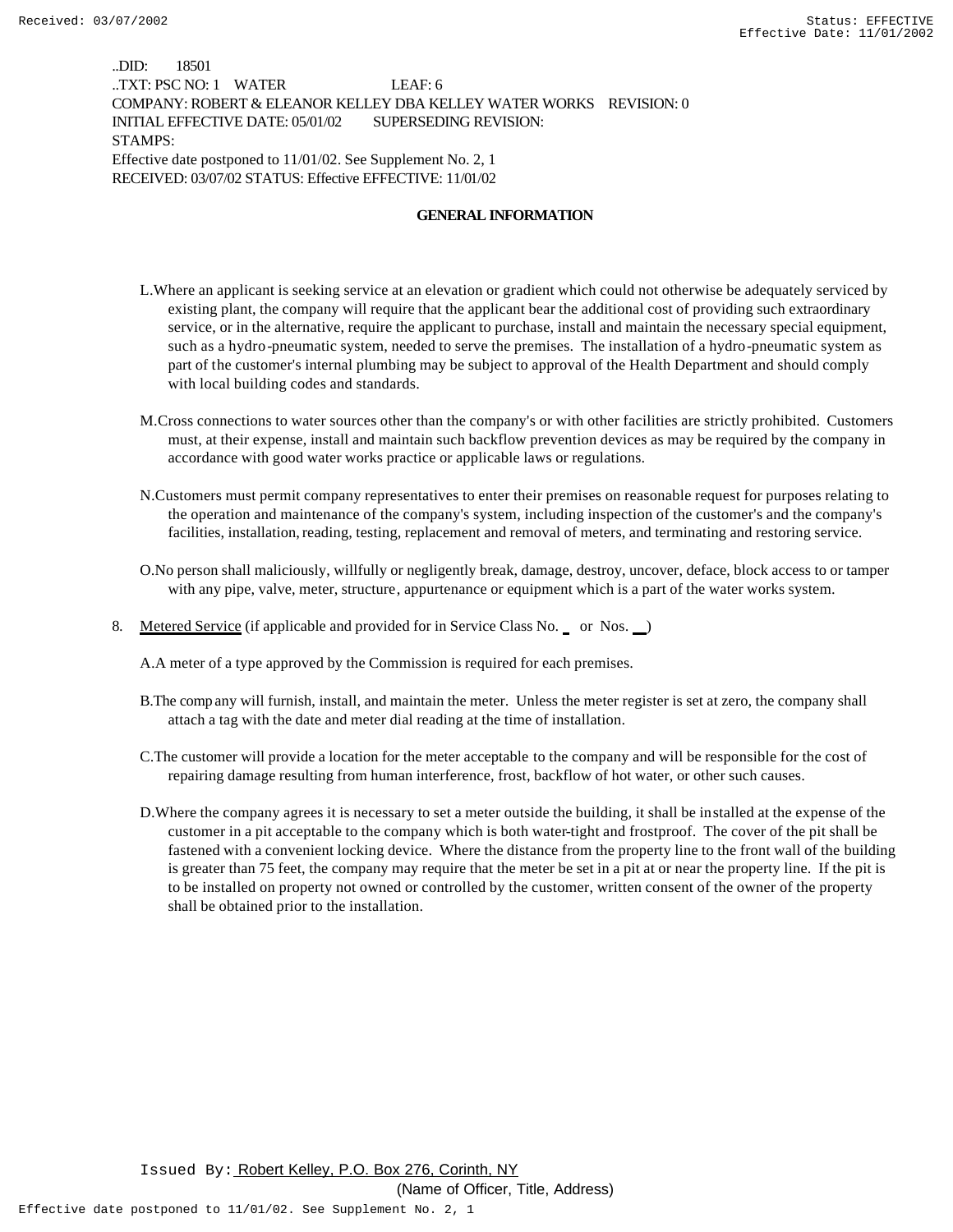..DID: 18490 ..TXT: PSC NO: 1 WATER LEAF: 7 COMPANY: ROBERT & ELEANOR KELLEY DBA KELLEY WATER WORKS REVISION: 0 INITIAL EFFECTIVE DATE: 05/01/02 SUPERSEDING REVISION: STAMPS: Effective date postponed to 11/01/02. See Supplement No. 2, 1 RECEIVED: 03/07/02 STATUS: Effective EFFECTIVE: 11/01/02

#### **GENERAL INFORMATION**

E.The company reserves the right to remove, test, and replace the meter.

- F.The company shall afford the customer an opportunity to verify the final reading of any water meter removed from the premises and obtain the customer's signature on a meter removal card which shows the date removed and the reading.
- G.Meters will be tested in conformance with rules of the Public Service Commission. In the case of a disputed account involving the accuracy of the meter, the company will have the meter tested upon the request of the customer. Should the customer request to have a second meter test within 1 year, the customer will be responsible for the actual cost incurred to have the meter tested including the cost to remove the meter, payable in advance to the company. This fee will be refunded if the meter's final weighted average is found to register in excess of 100 percent. Adjustments in bills for over-registration of the meter will be made in accordance with the current rules of the Public Service Commission.

H.Bills will show meter readings and the dates read.

I.Bills will be reasonably estimated where a meter has been inaccessible and will be so indicated on the bill.

J.Where a meter has ceased to register or its percentage of accuracy cannot be determined, an estimated bill for the current period may be rendered. For all other periods the bill shall be the minimum applicable charge.

9. Unmetered Service (if applicable and provided for in Service Class No.  $1$  or Nos.  $\Box$ )

All applicable provisions of this tariff shall apply.

10. Extension of Mains

Mains will be extended in conformance with Commission Rules and Regulations found in 16 NYCRR, Part 501.

11. Discontinuance of Service - Non-Payment

 Service may be discontinued under the following provisions: for non-payment of any amount due for water supplied, for failure to make any payment due under a deferred payment agreement or for meter repairs (see Section 8C), for failure to post a required deposit or for failure to pay any fee or charge accruing under the contract or tariff.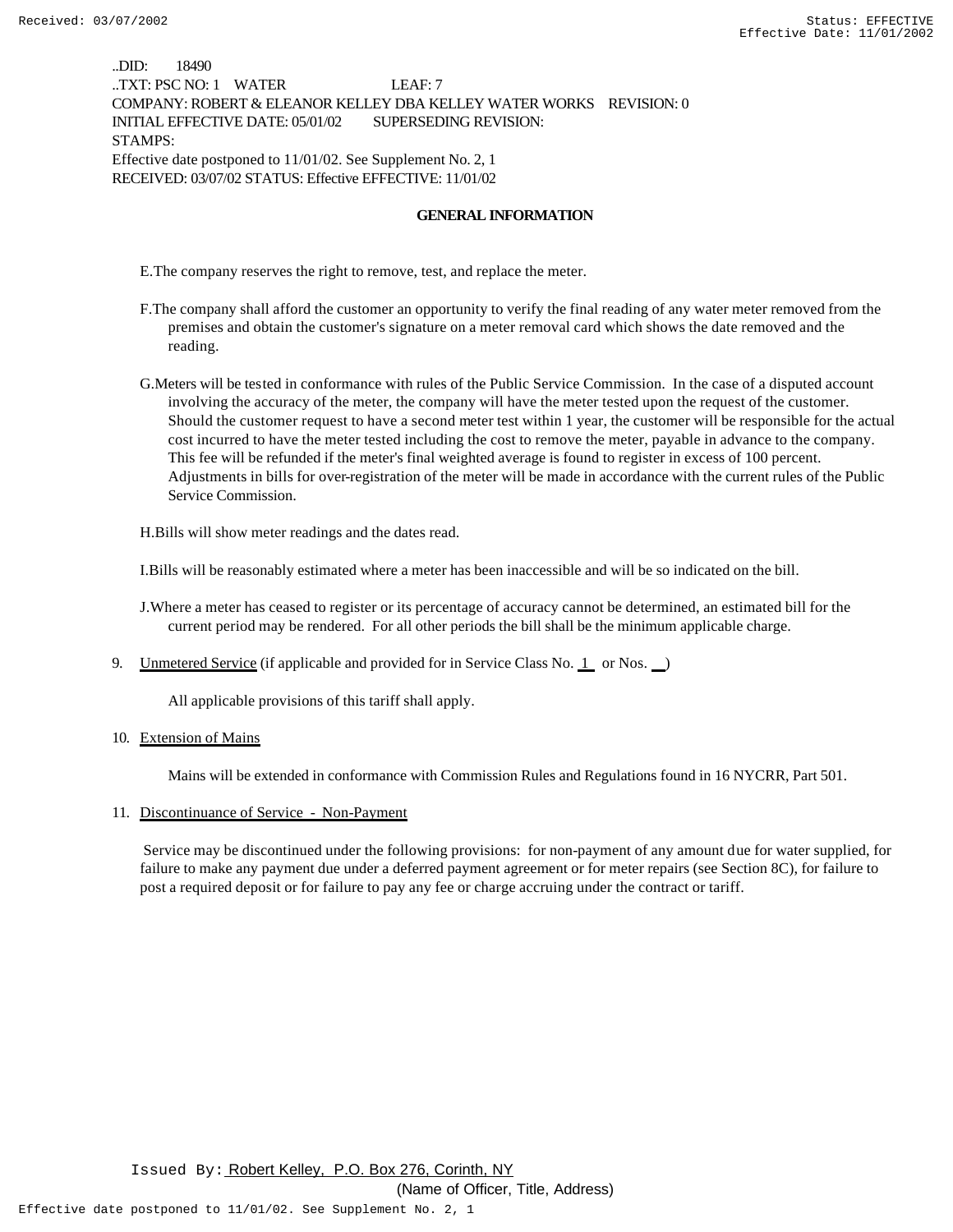..DID: 18492 ..TXT: PSC NO: 1 WATER LEAF: 8 COMPANY: ROBERT & ELEANOR KELLEY DBA KELLEY WATER WORKS REVISION: 0 INITIAL EFFECTIVE DATE: 05/01/02 SUPERSEDING REVISION: STAMPS: Effective date postponed to 11/01/02. See Supplement No. 2, 1 RECEIVED: 03/07/02 STATUS: Effective EFFECTIVE: 11/01/02

#### **GENERAL INFORMATION**

- A.A bill not paid within 23 days of mailing is considered delinquent, and the company may discontinue service after complying with 16 NYCRR, Part 533 which requires: (1) 15 days written notice if served personally, or (2) 15 days after a registered letter containing such notice has been signed or refused, or (3) 18 days after mailing written notice in a post-paid wrapper. Service will not be re-established until payment of all proper arrears, charges and deposits is made or a deferred payment agreement is entered into. Receipt of a subsequently dishonored negotiable instrument in response to a notice of discontinuance shall not constitute payment of the customer's account and the company shall not be required to issue additional notice prior to discontinuance. There will be a charge for processing all returned checks equal to the bank charge plus a handling fee of \$5.00 (not to exceed the maximum allowed by section 5-328 of General Obligations Law).
- B.The company will not discontinue service to residential premises for non-payment of bills on a Friday, Saturday, Sunday, public holiday (as defined in General Construction Law), or on a day on which the utility's main office is closed. Discontinuance can only take place from Monday to Thursday between the hours of 8 a.m. and 4 p.m.
- C.The company will not discontinue service for non-payment of bills to any person or entity receiving public assistance if the payment for such service is to be paid directly by the Department of Social Services or by the local Social Services representatives.
- 12. Discontinuance of Service Other
	- A.Service rendered under any application, contract or agreement may be discontinued by the company after reasonable notice for any of the following reasons:
		- (1)For willful or indifferent waste of water due to any cause or for non-authorized use of water.
		- (2)For failure to protect from damage the meter and connection, or for failure to protect and maintain the service pipe or fixtures on the property of the customer in a condition satisfactory to the company.
		- (3)For tampering with any meter, connections, service pipe, curb cock, seal or any other appliance of the company controlling or regulating the customer's water supply.
		- (4)For failure to provide the company's employees reasonable access to the premises supplied, or for obstructing the way of ingress to the meter or any other appliances controlling or regulating the customer's water supply.
		- (5)In case of vacancy of the premises.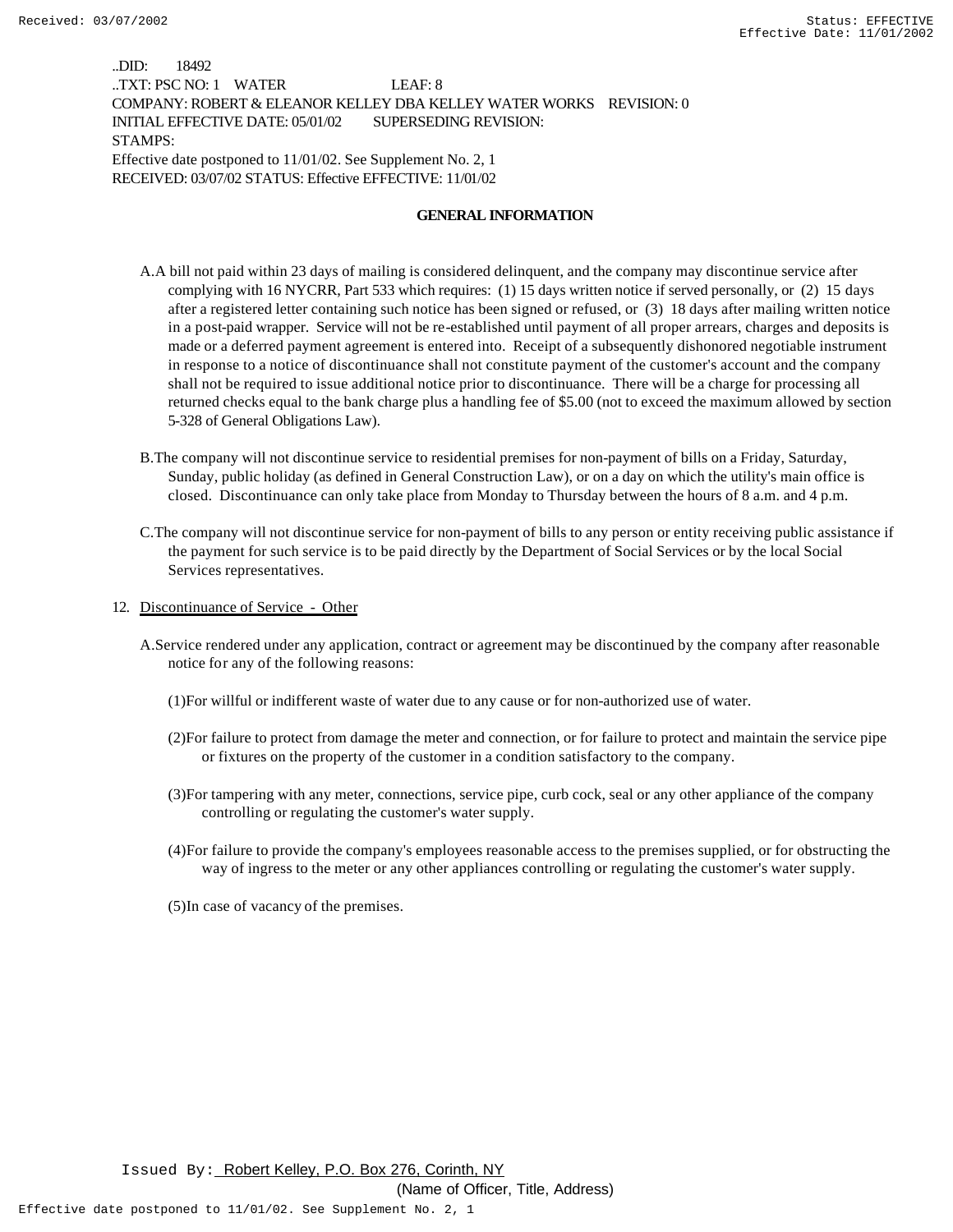..DID: 18493 ..TXT: PSC NO: 1 WATER LEAF: 9 COMPANY: ROBERT & ELEANOR KELLEY DBA KELLEY WATER WORKS REVISION: 0 INITIAL EFFECTIVE DATE: 05/01/02 SUPERSEDING REVISION: STAMPS: Effective date postponed to 11/01/02. See Supplement No. 2, 1 RECEIVED: 03/07/02 STATUS: Effective EFFECTIVE: 11/01/02

#### **GENERAL INFORMATION**

- (6)For cross connections.
- (7)For submetering or reselling water.
- (8)For non-compliance with water usage restrictions.
- (9)For violation of any rule or regulation of the company as filed with the Public Service Commission, provided such violation affects the reliability or integrity of the water system.
- B.Written notice of discontinuance of service shall contain the information required by 16 NYCRR Section 533.3 and will be given except in those instances where a public health hazard exists.
- C.The company may, at any time, temporarily discontinue water service in case of accident, or for the purpose of making connections, alterations, repairs, changes, etc.
- D.Except as stated in the preceding paragraph, or in the case of a violation that threatens the integrity of the water system, the company shall not discontinue service to any customer on a Friday, Saturday, Sunday, Public Holiday or on a day when the company is not open for business. Public Holiday shall refer to those holidays defined in the General Construction Law.

#### 13.Discontinuance of Residential Service - Special Procedures

 If termination of service would result in serious impairment to health and safety, the company must delay the termination of service or, if service has already been terminated, must restore service, for thirty days under the following conditions:

- A. all occupants are either blind, disabled, 62 years of age or older or 18 years of age or under;
- B. a medical emergency exists; or
- C. if heating would be affected between November 1 and April 1.

 It is the customer's responsibility to notify the company that such conditions exist and to provide any required documentation. The company may require that the customer make appropriate arrangements to pay any arrears as well as pay current bills.

#### 14. Deferred Payment Agreements

 In addition to those circumstances in Section 13, the company will consider granting customers reasonable payment terms in cases where a customer is threatened with termination of service, or where the company has issued a backbill to a customer. Any such agreement may require the customer to make a reasonable down payment, and to pay current bills when issued.

(Name of Officer, Title, Address)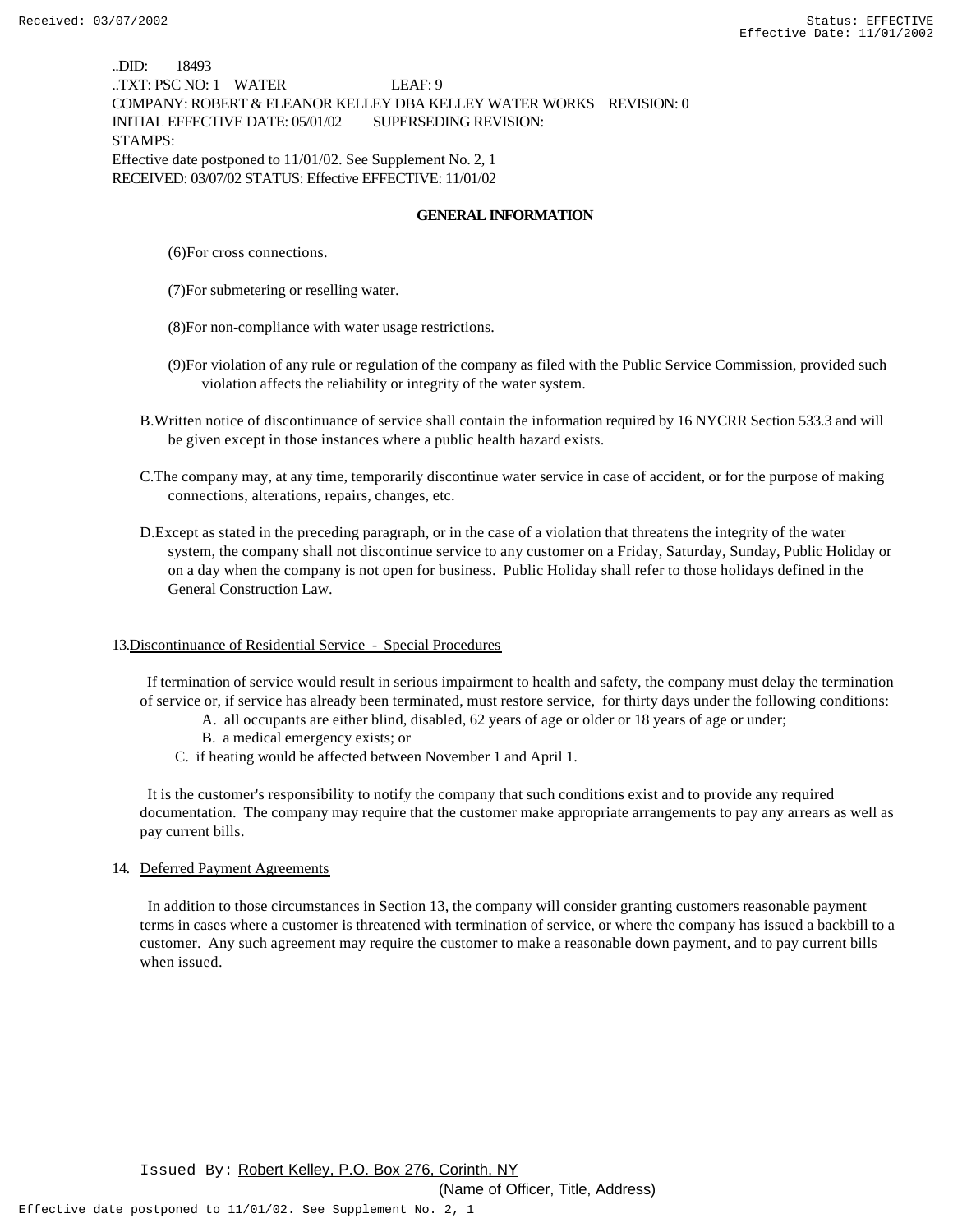..DID: 18494 ..TXT: PSC NO: 1 WATER LEAF: 10 COMPANY: ROBERT & ELEANOR KELLEY DBA KELLEY WATER WORKS REVISION: 0 INITIAL EFFECTIVE DATE: 05/01/02 SUPERSEDING REVISION: STAMPS: Effective date postponed to 11/01/02. See Supplement No. 2, 1 RECEIVED: 03/07/02 STATUS: Effective EFFECTIVE: 11/01/02

#### **GENERAL INFORMATION**

15.Complaint Handling Procedures

- A.The company will promptly investigate and evaluate all complaints received from customers regarding bills for service rendered or required deposits. The results of the company's findings will be reported to the customer. During the period of investigation and evaluation, service will not be discontinued, nor shall a new notice of termination be issued, provided, however, that the customer will be required to pay the undisputed portion of any balance due, which may include bills for current usage.
- B.After the completion of such an investigation, if the company determines that the disputed service has been rendered, or that the disputed charge or deposit is proper in whole or in part, the company may require that the full bill or deposit be paid. Appropriate notices of the determination shall be given to the customer, and where notice of discontinuance of service was previously sent, or is served with the determination, such notice shall include a statement advising the customer of the availability of the Commission's complaint handling procedures, including the address and telephone number of the Department's Consumer Services Division. Where prior notice of discontinuance was sent, company procedure provides for discontinuance of service if customer fails to pay the proper amount due and owing within 5 days after notice of the company determination was served personally on the customer or at least 8 days after mailing of the notice. Under no circumstances will discontinuance of service occur if so precluded by the Commission.
- C.In situations where the complaint procedures of the Commission have been invoked and it is determined that the disputed service has been rendered or that the disputed charge or deposit is proper and prior notice of discontinuance was sent, a customer's service will not be discontinued for failure to pay the amount found due and owing until at least 5 days after notice of the Commission's determination, where personal service is made, or at least 8 days after mailing of such a notice.

#### 16. Restoration of Service

 A charge will be made to restore service after discontinuance at the customers's request, for non-payment or for violation of these rules.

 This charge will be \$50.00 during normal business hours (8:00 a.m. to 4:00 p.m., Monday through Friday), \$50.00 outside of normal business hours Monday through Friday and \$50.00 on weekends or public holidays. The holidays for which the \$50.00 charge will apply are as follows:

New Year's Day Labor Day Dr. Martin Luther King, Jr. Day Columbus Day Lincoln's Birthday Veteran's Day Washington's Birthday Thanksgiving Day Memorial Day Christmas Day Independence Day

(Name of Officer, Title, Address)

Effective date postponed to 11/01/02. See Supplement No. 2, 1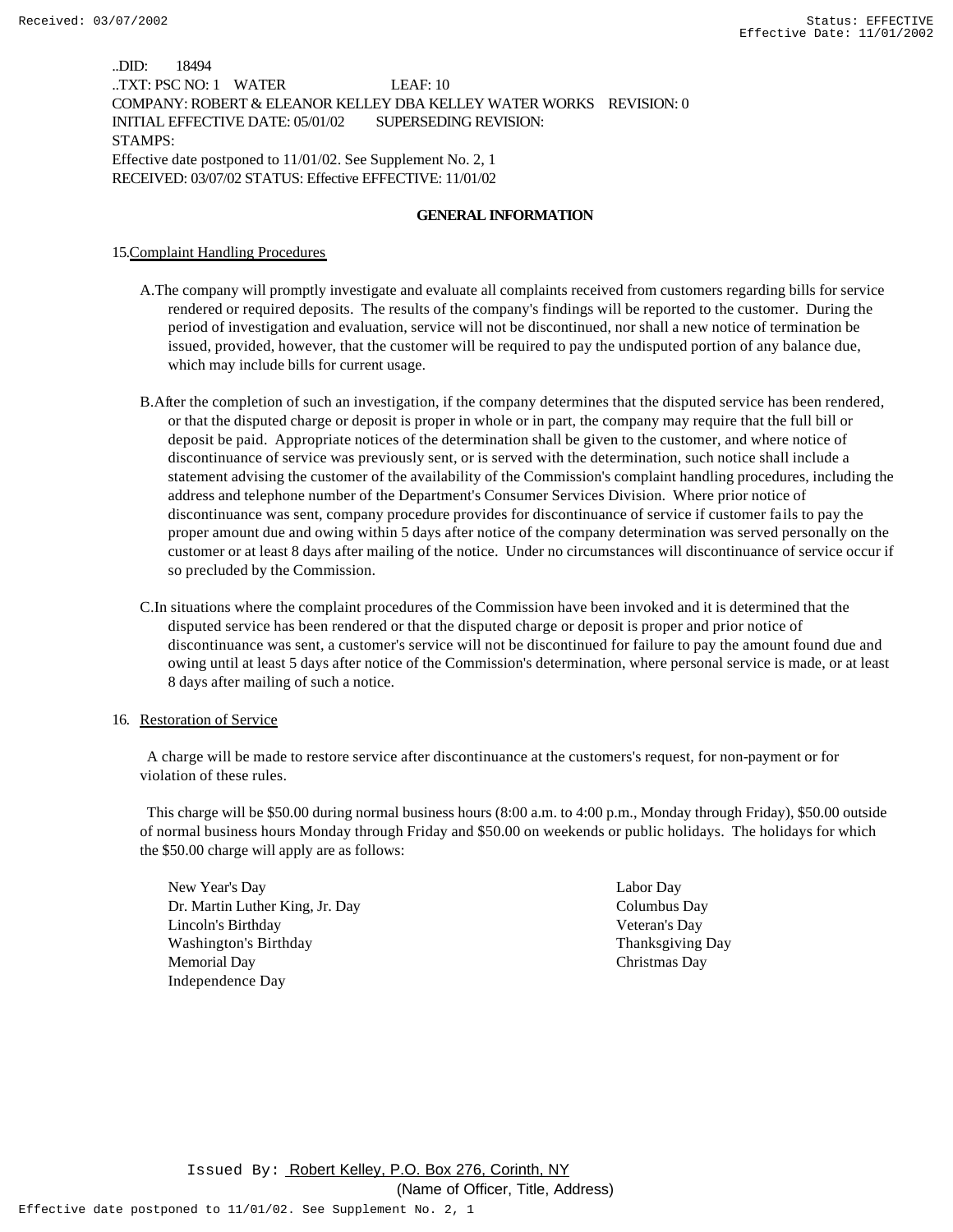# ..DID: 18495 ..TXT: PSC NO: 1 WATER LEAF: 11 COMPANY: ROBERT & ELEANOR KELLEY DBA KELLEY WATER WORKS REVISION: 0 INITIAL EFFECTIVE DATE: 05/01/02 SUPERSEDING REVISION: STAMPS: Effective date postponed to 11/01/02. See Supplement No. 2, 1 RECEIVED: 03/07/02 STATUS: Effective EFFECTIVE: 11/01/02

# **GENERAL INFORMATION**

In a case where service is being restored after discontinuance for non-payment, the company may require full payment of all arrears as well as the restoration of service charge. If the company and the customer have entered into some form of payment agreement, the agreed upon down payment may be required before service will be restored.

If it becomes necessary to disconnect service at the main because of willful acts of a customer, the service restoration charge will include the actual costs incurred by the company to disconnect and reconnect the service.

# 17. **Interest on Customer Overpayments**

The company will provide interest on a customer overpayment as follows:

- A. A customer overpayment is defined as payment by the customer to the company in excess of the correct charge for water service supplied to the customer which was caused by erroneous billing by the utility.
- B. The rate of interest on such amounts shall be the greater of the unadjusted customer deposit rate or the applicable late payment rate, if any, for the service classification under which the customer was billed. Interest shall be paid from the date when the customer overpayment was made, adjusted for any changes in the deposit rate or late payment rate, and compounded monthly, until the date when the overpayment was refunded.
- C. The company will not pay interest on customer overpayments that are refunded within 30 days after such overpayment is received by the company.

# 18. Regulation

 All matters, rules and other situations concerning the rendering of water service which are not specifically covered herein or in a provision of the New York State Codes, Rules and Regulations and which are subject to the jurisdiction of the Public Service Commission, and for which a customer and the company cannot agree as to an equitable and fair solution will be referred to said Commission to be resolved. Either the customer or the company may request that a rule or provision of this tariff be changed for a particular situation.